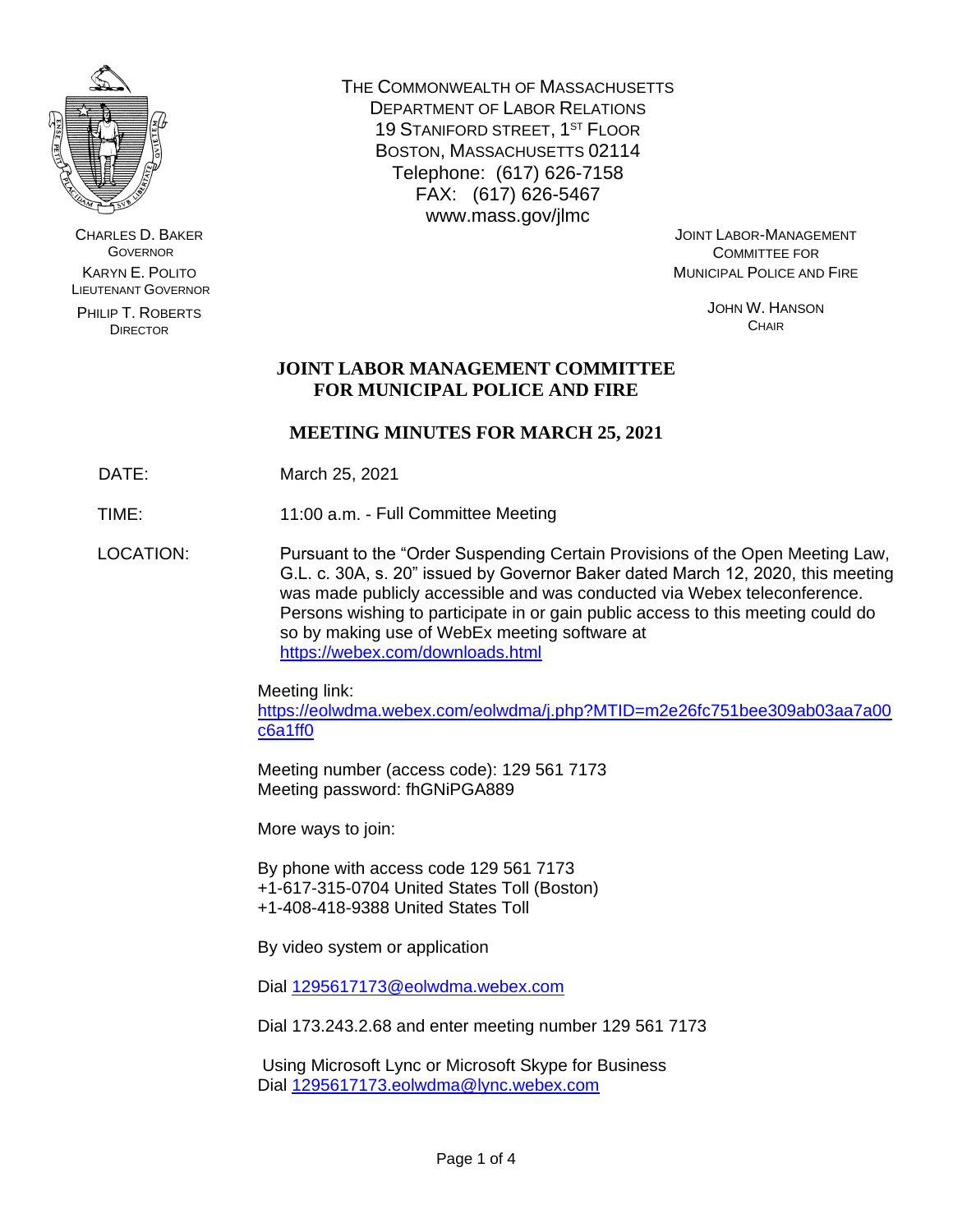**Committee Members Present:** Chairman Hanson; Police**:** Andrews; Management: Ansaldi.

Alternates Present: Fire: Cross, Keene, Young; Police: Pedrini, Calderone, DeMille; Management: McCall, Hayes, Frederickson.

**Staff Present:** Cummings**,** Driscoll**,** Hubley, Morgado.

**Others Present:** Philip Roberts (DLR).

## **OPEN SESSION**

Chairman Hanson called the meeting to order at 11:04 A.M.

The meeting was recorded by Chairman Hanson.

#### o *Administrative updates:*

 $\circ$  Vote to accept the full Committee meeting minutes from March 11, 2021.

## **Motion by Cross, seconded by Ansaldi: to accept the minutes from the Committee meeting on March 11, 2021.**

## **The Motion passed unanimously.**

#### o *Chairman's report:*

Chairman Hanson reported that the JLMC case load is increasing.

o *Review and Act on the following Petition, Jurisdiction and Awaiting Funding List (AFL) Cases:*

| Case No.       | Organization     | <b>Mediator/Sr. Staff</b> | <b>Topic/Vote/Action</b> |
|----------------|------------------|---------------------------|--------------------------|
| 1. JLM-21-8437 | Wilbraham Police | DC, GD                    | Vote on Jurisdiction     |

Mr. Driscoll briefed the Committee.

**Motion by Andrews, seconded by Ansaldi: to take jurisdiction in the case of New England Police Benevolent Association, Inc., Local 120 and the Town of Wilbraham, JLM-21-8437.**

**The Motion passed unanimously.**

**Motion by Andrews, Ansaldi: to assign the following Committee members to the case of New England Police Benevolent Association, Inc., Local 120 and the Town of Wilbraham, JLM-21- 8437: T. Reddy and Andrews for Labor and Mahoney for Management or substitutes as so designated and approved by the Police and Management Chairs respectively.**

**The Motion passed unanimously.**

| DC, GD<br>2. JLM-21-8470 Southwick Police | Vote on Jurisdiction |
|-------------------------------------------|----------------------|
|-------------------------------------------|----------------------|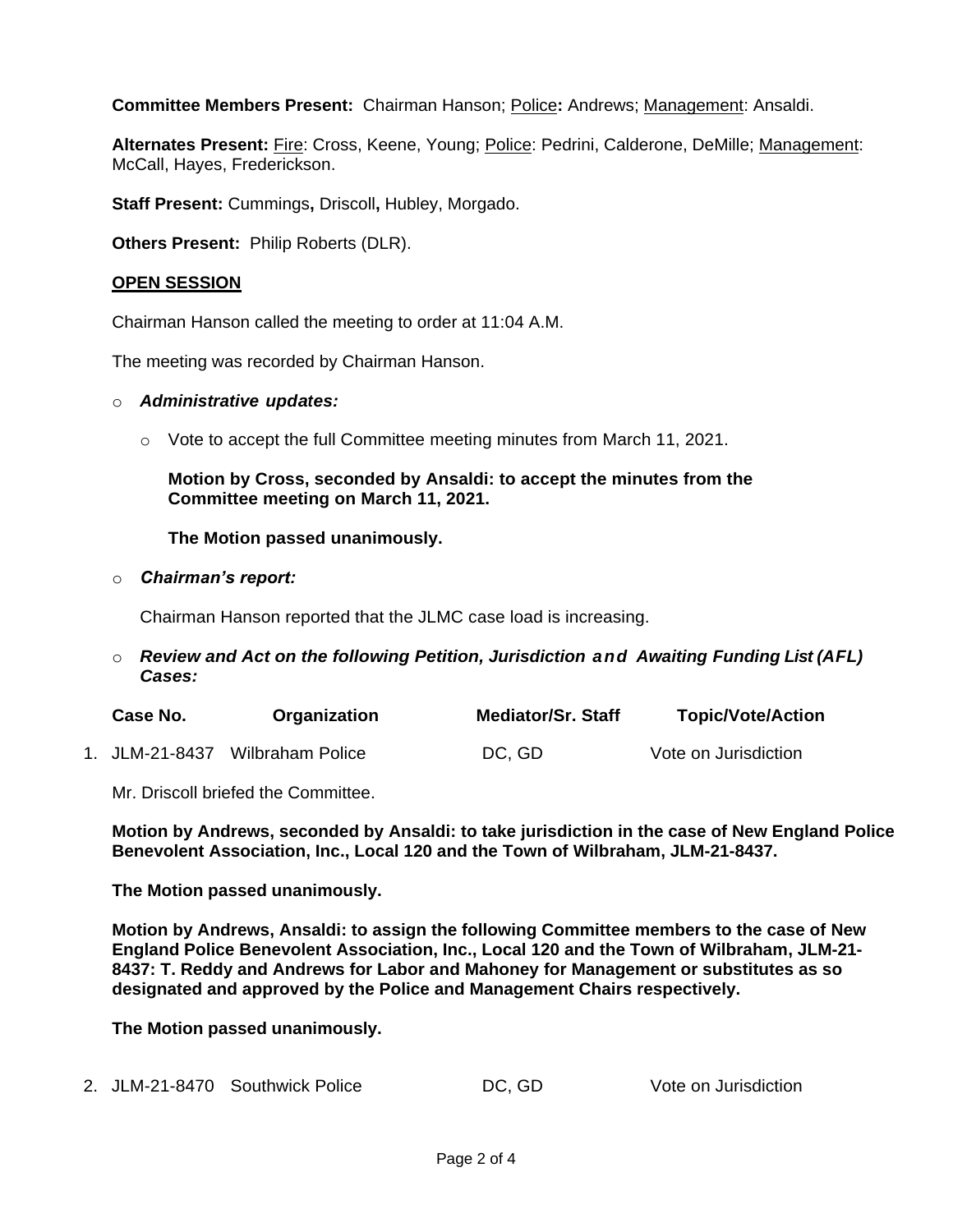Mr. Driscoll and Mr. Cummings briefed the Committee.

**Motion by Ansaldi, seconded by Andrews: to take jurisdiction in the case of Southwick Police Officers Coalition and the Town of Southwick, JLM-21-8470.** 

**The Motion passed unanimously.**

**Motion by Ansaldi, seconded by Andrews: to assign the following Committee members to the case of Southwick Police Officers Coalition and the Town of Southwick, JLM-21-8470: Andrews and Pedrini for Labor and Gibson for Management or substitutes as so designated and approved by the Police and Management Chairs respectively.**

## **The Motion passed unanimously.**

3. JLM-19-7773 Arlington Police DC, DJM Vote to Awaiting Funding

Mr. Cummings and Mr. Morgado briefed the Committee and reported that an Arbitration Award had been issued in the case.

#### **Motion by Andrews, seconded by Ansaldi: to move the case to the Awaiting Funding List.**

## **The Motion passed unanimously.**

4. JLM-19-7773 Melrose Fire DC, DJM Vote to 3(a) Hearing

Mr. Morgado, Mr. Cross and Mr. Hayes briefed the Committee on the background of the case. Mr. Cross is the labor committee member assigned to the case and Mr. Hayes is the Management member assigned to the case. The discussion was largely focused on the so-called "zipper clause" in the Melrose fire contract and the dispute over whether it was a mandatory subject of collective bargaining. Mr. Cross informed the Committee that it was his understanding from the union's labor counsel that the union would concede that the "zipper clause" was a mandatory subject of collective bargaining in this case and stated that the case could proceed to a 3(a) hearing with the "zipper clause" as one of the City's issues. Mr. Hayes proposed that the Committee hold off on the 3(a) hearing and conduct additional mediation. Mr. Cross disagreed.

**Motion by Cross, seconded by Ansaldi (for purposes of discussion only): to find that, in the matter of the Melrose Firefighters Local 1617 IAFF and the City of Melrose, JLM-20-8164, the issues have remained unresolved for an unreasonable period of time resulting in the apparent exhaustion of the process of collective bargaining, and that the Committee vote to hold a hearing pursuant to Section 1, subsection 3(a), as set forth in Chapter 589 of the Acts of 1987, with the panel members consisting of William Cross (Labor) and Gerard Hayes (Management), or other Committee members and/or senior staff that may be substituted as necessary by the respective Labor and/or Management Chairs pursuant to the rules, policies, and procedures of the Committee, and any other applicable provisions of law, with said panel to be chaired by John Hanson.**

Chairman Hanson called for discussion on Mr. Cross's Motion.

Chairman Hanson, Mr. Cross and Mr. Hayes shared their views on the matter. Mr. Morgado suggested the scheduling of an additional committee level mediation in the case. Mr. Hanson suggested an amendment to Mr. Cross's main motion that would vote the case to a 3(a) hearing provided that an additional committee level mediation be held beforehand. Mr. Cross proposed an amendment to his previous motion as follows.